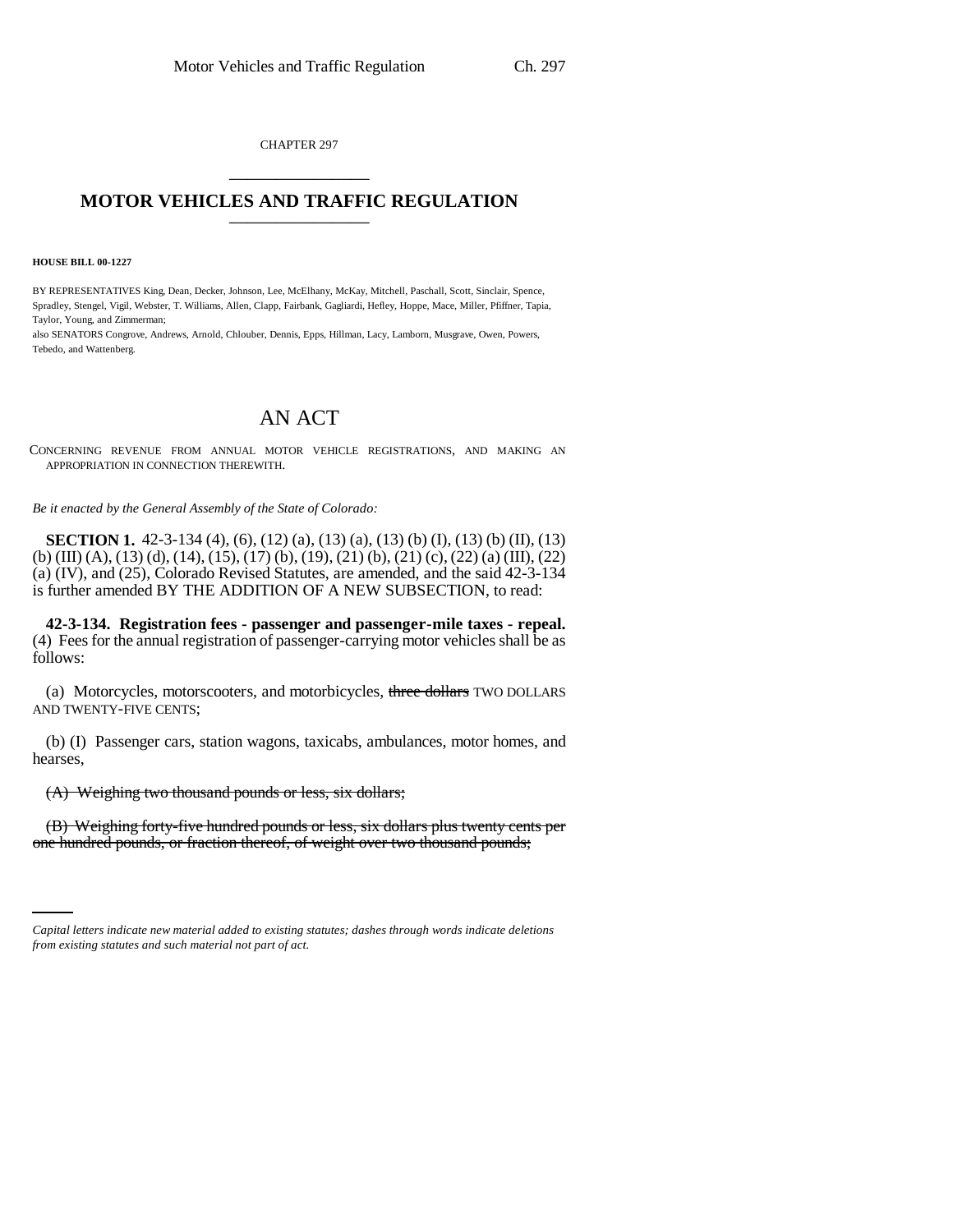(C) Weighing more than forty-five hundred pounds, twelve dollars and fifty cents plus sixty cents per one hundred pounds, or fraction thereof, of weight over forty-five hundred pounds; except that, for motor homes weighing more than sixty-five hundred pounds, such fees shall be twenty-four dollars and fifty cents plus thirty cents per one hundred pounds, or fraction thereof, of weight over sixty-five hundred pounds.

(II) In addition to the registration fees imposed by subparagraph (I) of this paragraph (b), an additional registration fee shall be imposed on the motor vehicles described in the introductory portion to this paragraph (b), which TWO DOLLARS AND FIFTY CENTS PLUS AN additional registration fee shall be based on the age of the motor vehicle, as follows:

(A) For motor vehicles less than seven years old, twelve dollars;

(B) For motor vehicles seven years old but less than ten years old, ten dollars;

(C) For motor vehicles ten years old or older, seven dollars.

(III) (II) In the event that a regional transportation plan is implemented within the regional transportation district, residents of the E-470 highway authority area shall be exempted from the first ten dollars of any motor vehicle registration fee increase in such plan.

(c) Passenger buses:

(I) All such vehicles used for the transportation of passengers for compensation having a seating capacity of fourteen or less passengers, twenty-five dollars EIGHTEEN DOLLARS AND SEVENTY-FIVE CENTS plus one dollar and seventy TWENTY-FIVE cents for each seat capacity; and all such vehicles having a seating capacity of more than fourteen passengers, twenty-five dollars EIGHTEEN DOLLARS AND SEVENTY-FIVE CENTS plus one dollar and twenty-five NINETY-FIVE cents for each seat capacity in excess of fourteen;

(II) All such vehicles owned by a private owner and used for the transportation of school pupils having a juvenile seating capacity (meaning fourteen lineal inches of seat space) of twenty-five or less, fifteen dollars ELEVEN DOLLARS AND TWENTY-FIVE CENTS; and for all such vehicles having a juvenile seating capacity of more than twenty-five, fifteen dollars ELEVEN DOLLARS AND TWENTY-FIVE CENTS plus fifty FORTY cents for each juvenile seat capacity in excess of twenty-five.

(6) Fees for the annual registration of the following vehicles shall be:

(a) Trailer coaches, three dollars TWO DOLLARS AND TWENTY-FIVE CENTS;

(b) Trailers, utility trailers, and camper trailers having an empty weight of two thousand pounds or less, three dollars TWO DOLLARS AND TWENTY-FIVE CENTS;

(c) Trailers, utility trailers, and camper trailers having an empty weight exceeding two thousand pounds, seven dollars and fifty FIVE DOLLARS AND SIXTY-FIVE cents;

(d) Semitrailers, seven dollars and fifty FIVE DOLLARS AND SIXTY-FIVE cents.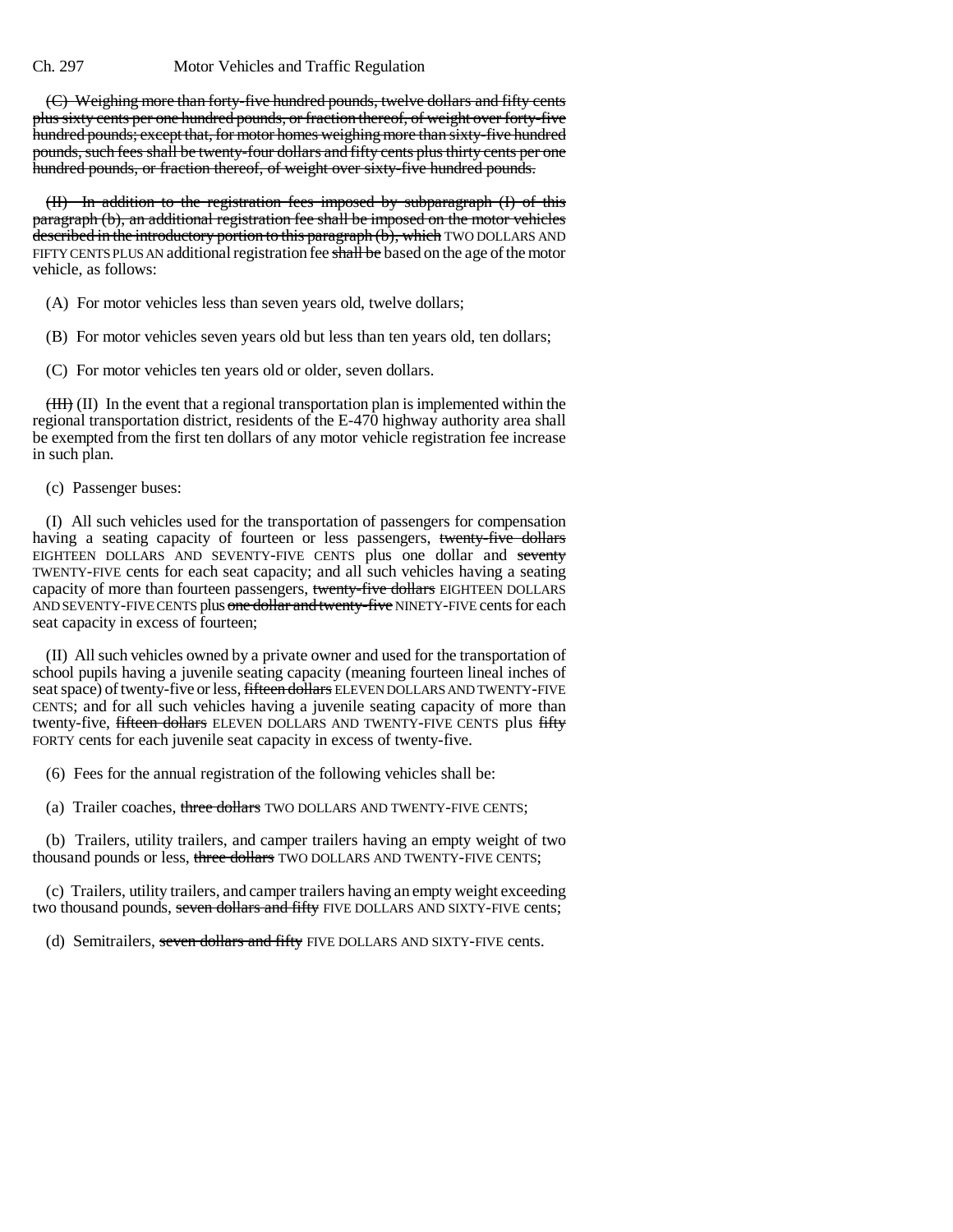(12) (a) The annual registration fee for trucks and truck tractors owned by a farmer or rancher, which vehicles are operated over the public highways and whose only commercial uses are transporting to market or place of storage raw agricultural products actually produced or livestock actually raised by such farmer or rancher or transporting commodities and livestock purchased by such farmer or rancher for personal use and used in such person's farming or ranching operations, shall be as follows:

(I) Each such vehicle having an empty weight of five thousand pounds or less, an amount computed to the nearest pound of the empty weight of such vehicle, according to the following schedule:

| <b>Empty Weight</b> |                   |       | <b>Registration</b>        |
|---------------------|-------------------|-------|----------------------------|
| (Pounds)            |                   | Range | Fee                        |
| 2,000               | and               | under | \$ <del>6.20</del><br>4.65 |
| 2,001               | but not more than | 2,100 | 4.80<br>6.40               |
| 2,101               | but not more than | 2,200 | 6.60<br>4.95               |
| 2,201               | but not more than | 2,300 | 6.80<br>5.10               |
| 2,301               | but not more than | 2,400 | 7.00<br>5.25               |
| 2,401               | but not more than | 2,500 | 7.20<br>5.40               |
| 2,501               | but not more than | 2,600 | 7.40<br>5.55               |
| 2,601               | but not more than | 2,700 | 7.60<br>5.70               |
| 2,701               | but not more than | 2,800 | 7.80<br>5.85               |
| 2,801               | but not more than | 2,900 | 8.00<br>6.00               |
| 2,901               | but not more than | 3,000 | 8.20<br>6.15               |
| 3,001               | but not more than | 3,100 | 6.30<br>8.40               |
| 3,101               | but not more than | 3,200 | 8.60<br>6.45               |
| 3,201               | but not more than | 3,300 | 8.80<br>6.60               |
| 3,301               | but not more than | 3,400 | 6.75<br>9.00               |
| 3,401               | but not more than | 3,500 | 9.20<br>6.90               |
| 3,501               | but not more than | 3,600 | 9.40<br>7.05               |
| 3,601               | but not more than | 3,700 | 7.20<br><del>9.60</del>    |
| 3,701               | but not more than | 3,800 | 7.35<br><del>9.80</del>    |
| 3,801               | but not more than | 3,900 | 7.50<br>10.00              |
| 3,901               | but not more than | 4,000 | 10.20<br>7.65              |
| 4,001               | but not more than | 4,100 | 7.80<br>10.40              |
| 4,101               | but not more than | 4,200 | 7.95<br>10.60              |
| 4,201               | but not more than | 4,300 | 8.10<br>10.80              |
| 4,301               | but not more than | 4,400 | 8.25<br>H.00               |
| 4,401               | but not more than | 4,500 | 11.20<br>8.40              |
| 4,501               | but not more than | 4,600 | 13.10<br>9.85              |
| 4,601               | but not more than | 4,700 | 13.70 10.30                |
| 4,701               | but not more than | 4,800 | 14.30 10.75                |
| 4,801               | but not more than | 4,900 | <del>14.90</del> 11.20     |
| 4,901               | but not more than | 5,000 | <del>15.50</del> 11.65     |

(II) Each such vehicle having an empty weight of ten thousand pounds or less but more than five thousand pounds, fifteen dollars and fifty cents ELEVEN DOLLARS AND SIXTY-FIVE CENTS plus forty-five THIRTY-FIVE cents per one hundred pounds, or fraction thereof, of empty weight over five thousand pounds;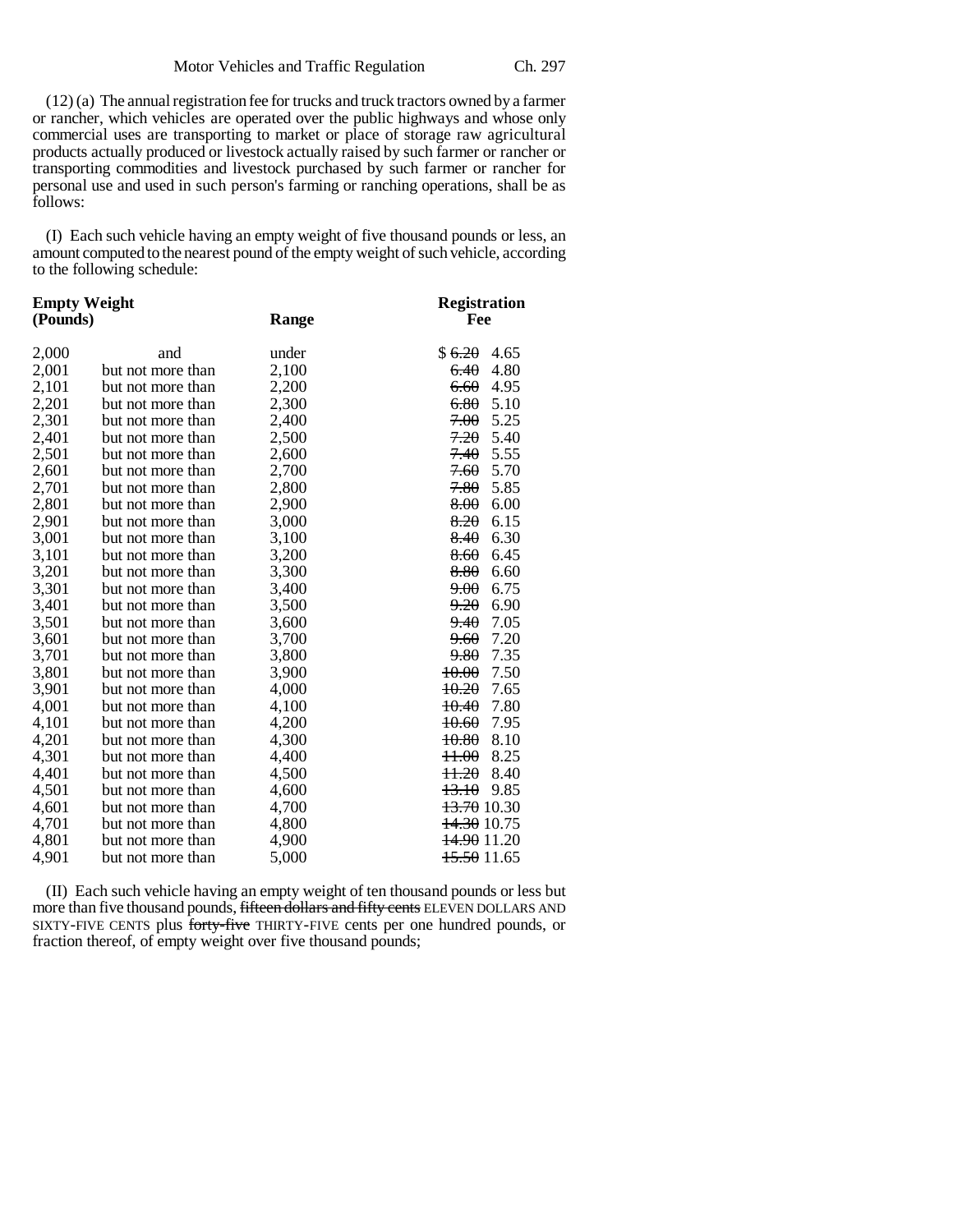(III) Each such vehicle having an empty weight of more than ten thousand pounds but not more than sixteen thousand pounds, thirty-eight dollars TWENTY-EIGHT DOLLARS AND FIFTY CENTS plus one dollar and twenty cents NINETY-FIVE CENTS per one hundred pounds, or fraction thereof, of empty weight exceeding ten thousand pounds;

(IV) Each such vehicle having an empty weight of more than sixteen thousand pounds, one hundred ten EIGHTY-TWO dollars, plus one dollar and fifty FIFTEEN cents per one hundred pounds, or fraction thereof, of empty weight exceeding sixteen thousand pounds.

(13) The annual registration fee for those trucks and truck tractors operated over the public highways of this state, except trucks that are registered under the provisions of subsections (12) and (25) of this section and section 42-12-102 (1) (c), shall be as follows:

(a) For each such vehicle having an empty weight of up to and including sixteen thousand pounds, such registration fee shall be based upon the empty weight of such vehicle, computed to the nearest pound, according to the following schedule:

| Empty Weight |                   |       | <b>Registration</b>       |
|--------------|-------------------|-------|---------------------------|
| (Pounds)     |                   | Range | Fee                       |
| 2,000        | and               | under | \$7.60<br>5.70            |
| 2,001        | but not more than | 2,100 | 7.80<br>5.85              |
| 2,101        | but not more than | 2,200 | 8.00<br>6.00              |
| 2,201        | but not more than | 2,300 | 8.20<br>6.15              |
| 2,301        | but not more than | 2,400 | 6.30<br>8.40              |
| 2,401        | but not more than | 2,500 | 8.60<br>6.45              |
| 2,501        | but not more than | 2,600 | 8.80<br>6.60              |
| 2,601        | but not more than | 2,700 | 9.00<br>6.75              |
| 2,701        | but not more than | 2,800 | 9.20<br>6.90              |
| 2,801        | but not more than | 2,900 | 7.05<br><del>9.40</del>   |
| 2,901        | but not more than | 3,000 | 7.20<br>9.60              |
| 3,001        | but not more than | 3,100 | 10.20<br>7.65             |
| 3,101        | but not more than | 3,200 | 7.80<br>10.40             |
| 3,201        | but not more than | 3,300 | 10.60<br>7.95             |
| 3,301        | but not more than | 3,400 | 8.10<br>10.80             |
| 3,401        | but not more than | 3,500 | 8.25<br><del>11.00</del>  |
| 3,501        | but not more than | 3,600 | 12.10<br>16.10            |
| 3,601        | but not more than | 3,700 | <del>16.70</del><br>12.50 |
| 3,701        | but not more than | 3,800 | <del>17.30</del><br>13.00 |
| 3,801        | but not more than | 3,900 | 17.90<br>13.45            |
| 3,901        | but not more than | 4,000 | 18.50<br>13.90            |
| 4,001        | but not more than | 4,100 | 19.10<br>14.35            |
| 4,101        | but not more than | 4,200 | 19.70<br>14.80            |
| 4,201        | but not more than | 4,300 | 20.30<br>15.25            |
| 4,301        | but not more than | 4,400 | <del>20.90</del><br>15.70 |
| 4,401        | but not more than | 4,500 | <del>21.50</del><br>16.15 |
| 4,501        | but not more than | 4,600 | <del>35.00</del><br>26.25 |
| 4,601        | but not more than | 4,700 | 37.00<br>27.75            |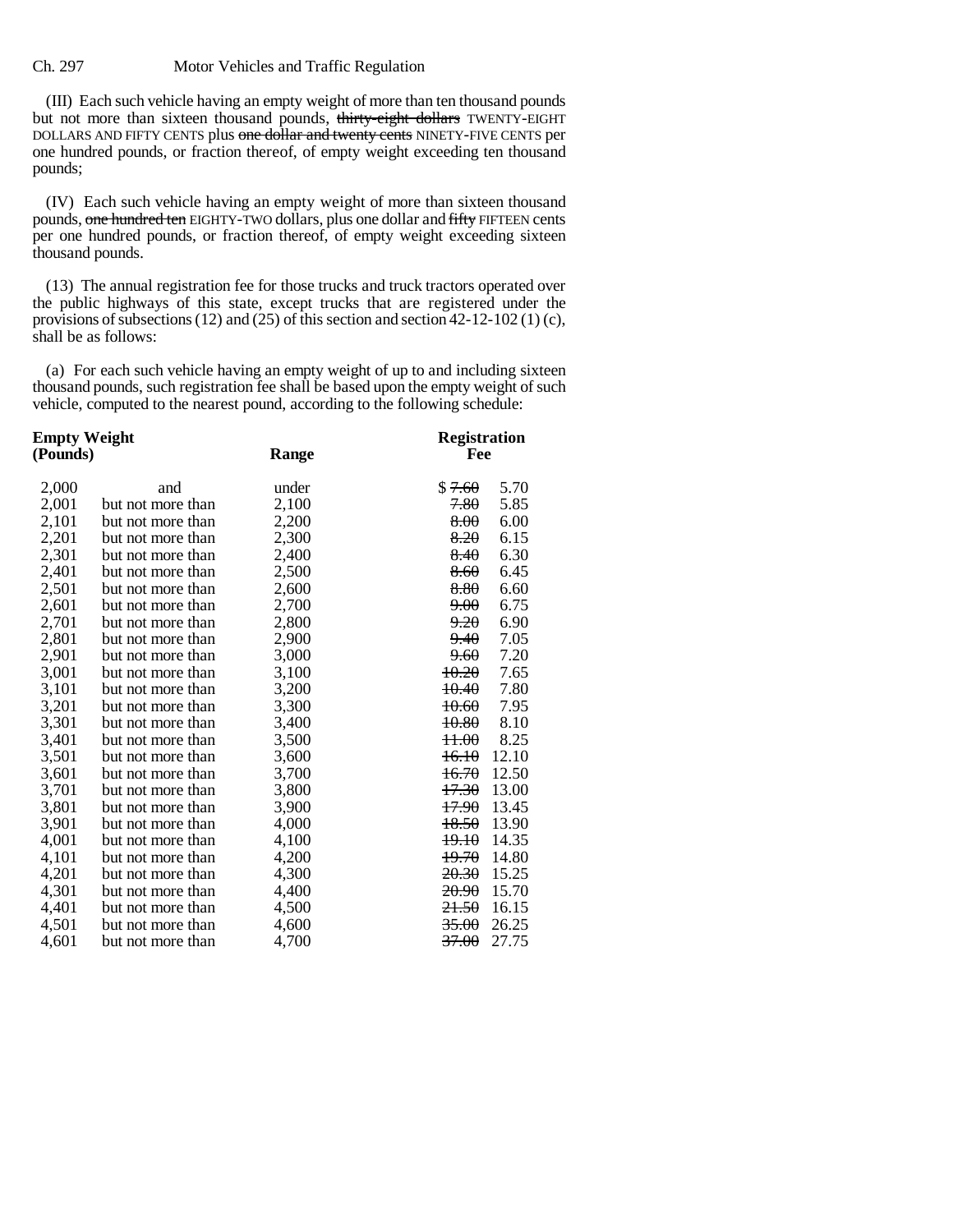| 4,701 | but not more than | 4,800 | <del>39.00</del><br>29.25  |
|-------|-------------------|-------|----------------------------|
| 4,801 | but not more than | 4,900 | <del>41.00</del><br>30.75  |
| 4,901 | but not more than | 5,000 | <del>43.00</del><br>32.25  |
| 5,001 | but not more than | 5,100 | 33.75<br><del>45.00</del>  |
| 5,101 | but not more than | 5,200 | 35.25<br><del>47.00</del>  |
| 5,201 | but not more than | 5,300 | 36.75<br><del>49.00</del>  |
| 5,301 | but not more than | 5,400 | 38.25<br><del>51.00</del>  |
| 5,401 | but not more than | 5,500 | 53.00<br>39.75             |
| 5,501 | but not more than | 5,600 | 55.00<br>41.25             |
| 5,601 | but not more than | 5,700 | 42.75<br><del>57.00</del>  |
| 5,701 | but not more than | 5,800 | 44.25<br><del>59.00</del>  |
| 5,801 | but not more than | 5,900 | 45.75<br><del>61.00</del>  |
| 5,901 | but not more than | 6,000 | 47.25<br><del>63.00</del>  |
| 6,001 | but not more than | 6,100 | <del>65.00</del><br>48.75  |
| 6,101 | but not more than | 6,200 | 50.25<br><del>67.00</del>  |
| 6,201 | but not more than | 6,300 | 51.75<br><del>69.00</del>  |
| 6,301 | but not more than | 6,400 | <del>71.00</del><br>53.25  |
| 6,401 | but not more than | 6,500 | <del>73.00</del><br>54.75  |
| 6,501 | but not more than | 6,600 | 75.00<br>56.25             |
| 6,601 | but not more than | 6,700 | 57.75<br><del>77.00</del>  |
| 6,701 | but not more than | 6,800 | 59.25<br><del>79.00</del>  |
| 6,801 | but not more than | 6,900 | 60.75<br><del>81.00</del>  |
| 6,901 | but not more than | 7,000 | 83.00<br>62.25             |
| 7,001 | but not more than | 7,100 | 63.75<br><del>85.00</del>  |
| 7,101 | but not more than | 7,200 | 65.25<br><del>87.00</del>  |
| 7,201 | but not more than | 7,300 | 66.75<br>89.00             |
| 7,301 | but not more than | 7,400 | <del>91.00</del><br>68.25  |
| 7,401 | but not more than | 7,500 | <del>93.00</del><br>69.75  |
| 7,501 | but not more than | 7,600 | <del>95.00</del><br>71.25  |
| 7,601 | but not more than | 7,700 | 72.75<br><del>97.00</del>  |
| 7,701 | but not more than | 7,800 | 74.25<br><del>99.00</del>  |
| 7,801 | but not more than | 7,900 | 101.00<br>75.75            |
| 7,901 | but not more than | 8,000 | 103.00<br>77.25            |
| 8,001 | but not more than | 8,100 | 78.75<br><del>105.00</del> |
| 8,101 | but not more than | 8,200 | <del>107.00</del><br>80.25 |
| 8,201 | but not more than | 8,300 | 81.75<br><del>109.00</del> |
| 8,301 | but not more than | 8,400 | 83.25<br><del>111.00</del> |
| 8,401 | but not more than | 8,500 | <del>113.00</del><br>84.75 |
| 8,501 | but not more than | 8,600 | 86.25<br><del>115.00</del> |
| 8,601 | but not more than | 8,700 | 87.75<br><del>117.00</del> |
| 8,701 | but not more than | 8,800 | <del>119.00</del><br>89.25 |
| 8,801 | but not more than | 8,900 | 90.75<br>121.00            |
| 8,901 | but not more than | 9,000 | 92.25<br><del>123.00</del> |
| 9,001 | but not more than | 9,100 | <del>125.00</del><br>93.75 |
| 9,101 | but not more than | 9,200 | 95.25<br><del>127.00</del> |
| 9,201 | but not more than | 9,300 | 96.75<br><del>129.00</del> |
| 9,301 | but not more than | 9,400 | <del>131.00</del><br>98.25 |
| 9,401 | but not more than | 9,500 | 133.00<br>99.75            |
| 9,501 | but not more than | 9,600 | <del>135.00</del> 101.25   |
| 9,601 | but not more than | 9,700 | <del>137.00</del> 102.75   |
| 9,701 |                   | 9,800 | 139.00 104.25              |
|       | but not more than |       |                            |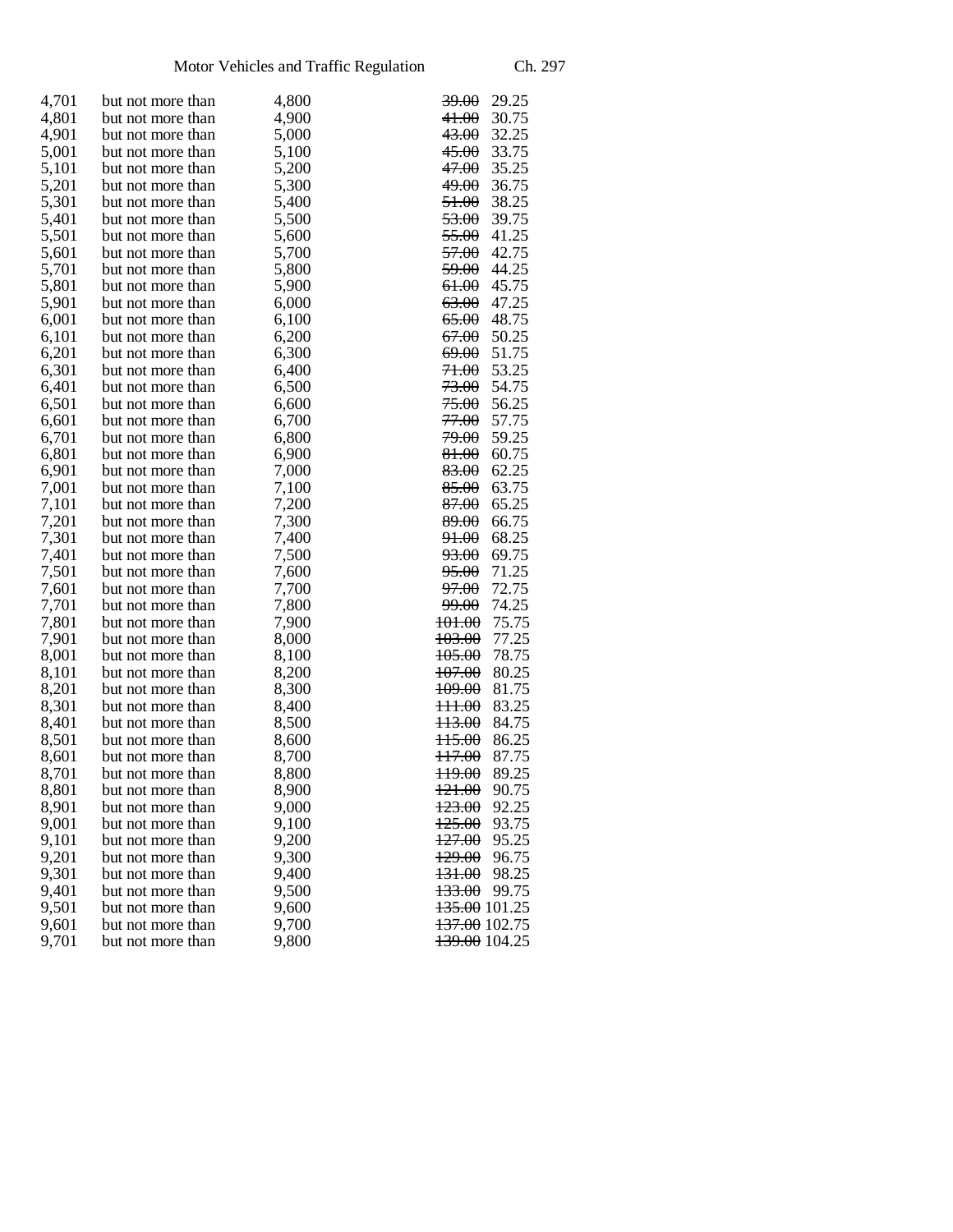## Ch. 297 Motor Vehicles and Traffic Regulation

| 9,801  | but not more than                      | 9,900  | <del>141.00</del> 105.75 |
|--------|----------------------------------------|--------|--------------------------|
| 9,901  | but not more than                      | 10,000 | 143.00 107.25            |
| 10,001 | but not more than                      | 10,100 | <del>144.50</del> 108.40 |
| 10,101 | but not more than                      | 10,200 | <del>146.00</del> 109.50 |
| 10,201 | but not more than                      | 10,300 | <del>147.50</del> 110.65 |
| 10,301 | but not more than                      | 10,400 | <del>149.00</del> 111.75 |
| 10,401 | but not more than                      | 10,500 | <del>150.50</del> 112.90 |
| 10,501 | but not more than                      | 10,600 | <del>152.00</del> 114.00 |
| 10,601 | but not more than                      | 10,700 | <del>153.50</del> 114.75 |
| 10,701 | but not more than                      | 10,800 | <del>155.00</del> 116.25 |
| 10,801 | but not more than                      | 10,900 | <del>156.50</del> 117.40 |
| 10,901 | but not more than                      | 11,000 | <del>158.00</del> 118.50 |
| 11,001 | but not more than                      | 11,100 | 159.50 119.65            |
| 11,101 | but not more than                      | 11,200 | <del>161.00</del> 120.75 |
| 11,201 | but not more than                      | 11,300 | <del>162.50</del> 121.90 |
| 11,301 | but not more than                      | 11,400 | <del>164.00</del> 123.00 |
| 11,401 | but not more than                      | 11,500 | <del>165.50</del> 124.15 |
| 11,501 | but not more than                      | 11,600 | 167.00 125.25            |
| 11,601 | but not more than                      | 11,700 | 168.50 126.40            |
| 11,701 | but not more than                      | 11,800 | <del>170.00</del> 127.50 |
| 11,801 | but not more than                      | 11,900 | <del>171.50</del> 128.65 |
|        | but not more than                      |        | <del>173.00</del> 129.75 |
| 11,901 |                                        | 12,000 |                          |
| 12,001 | but not more than<br>but not more than | 12,100 | <del>174.50</del> 130.90 |
| 12,101 |                                        | 12,200 | <del>176.00</del> 132.00 |
| 12,201 | but not more than                      | 12,300 | 177.50 133.15            |
| 12,301 | but not more than                      | 12,400 | <del>179.00</del> 134.25 |
| 12,401 | but not more than                      | 12,500 | 180.50 135.00            |
| 12,501 | but not more than                      | 12,600 | <del>182.00</del> 136.50 |
| 12,601 | but not more than                      | 12,700 | <del>183.50</del> 137.65 |
| 12,701 | but not more than                      | 12,800 | <del>185.00</del> 138.75 |
| 12,801 | but not more than                      | 12,900 | <del>186.50</del> 139.90 |
| 12,901 | but not more than                      | 13,000 | <del>188.00</del> 141.00 |
| 13,001 | but not more than                      | 13,100 | <del>189.50</del> 142.15 |
| 13,101 | but not more than                      | 13,200 | <del>191.00</del> 143.25 |
| 13,201 | but not more than                      | 13,300 | <del>192.50</del> 144.40 |
| 13,301 | but not more than                      | 13,400 | 194.00 145.50            |
| 13,401 | but not more than                      | 13,500 | <del>195.50</del> 146.65 |
| 13,501 | but not more than                      | 13,600 | <del>197.00</del> 147.75 |
| 13,601 | but not more than                      | 13,700 | <del>198.50</del> 148.90 |
| 13,701 | but not more than                      | 13,800 | <del>200.00</del> 150.00 |
| 13,801 | but not more than                      | 13,900 | <del>201.50</del> 151.15 |
| 13,901 | but not more than                      | 14,000 | 203.00 152.25            |
| 14,001 | but not more than                      | 14,100 | 204.50 153.40            |
| 14,101 | but not more than                      | 14,200 | 206.00 154.50            |
| 14,201 | but not more than                      | 14,300 | <del>207.50</del> 155.65 |
| 14,301 | but not more than                      | 14,400 | 209.00 156.75            |
| 14,401 | but not more than                      | 14,500 | 210.50 157.90            |
| 14,501 | but not more than                      | 14,600 | <del>212.00</del> 159.00 |
| 14,601 | but not more than                      | 14,700 | 213.50 160.15            |
| 14,701 | but not more than                      | 14,800 | <del>215.00</del> 161.25 |
| 14,801 | but not more than                      | 14,900 | <del>216.50</del> 162.40 |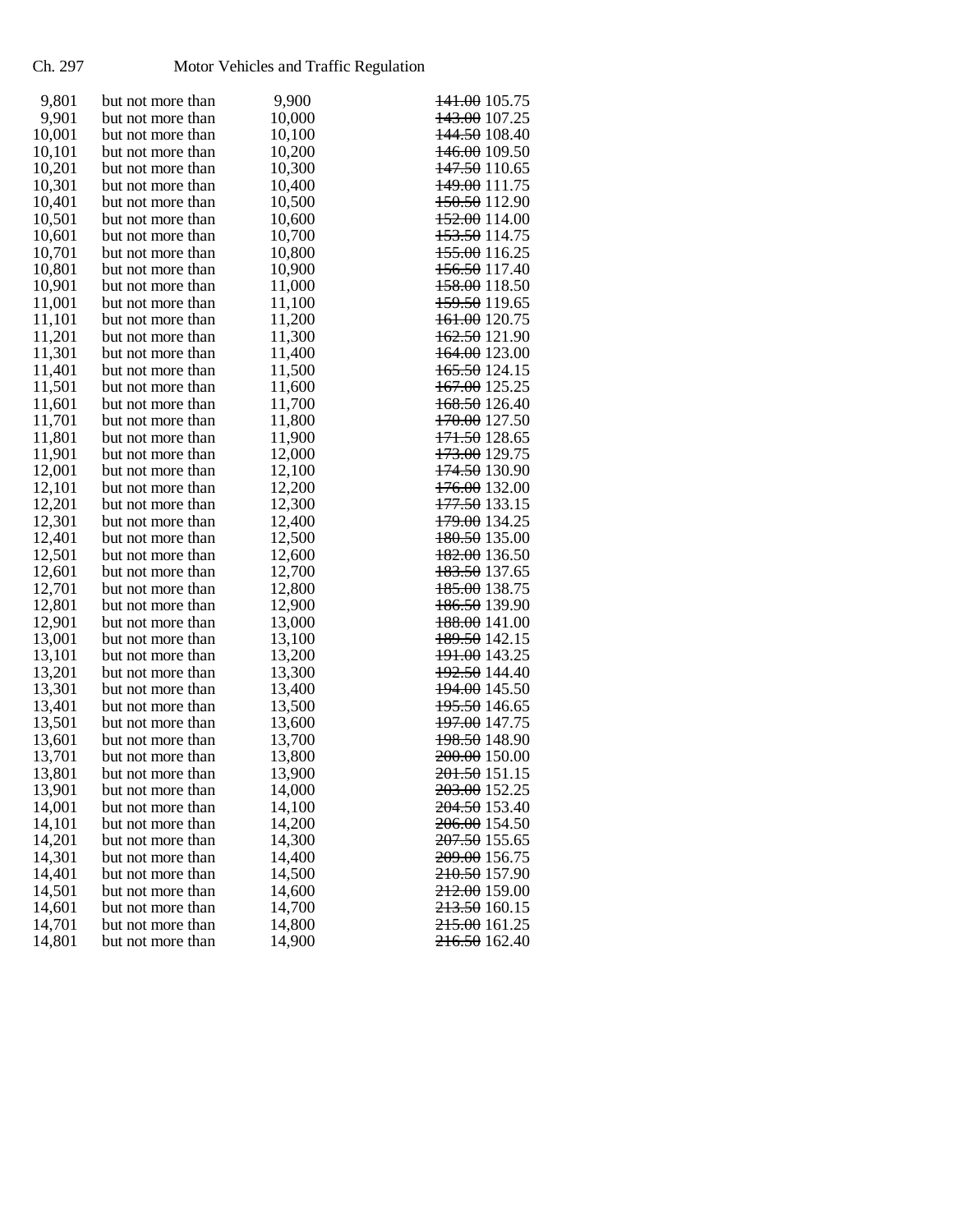| 14,901 | but not more than | 15,000 | 218.00 163.50   |
|--------|-------------------|--------|-----------------|
| 15,001 | but not more than | 15,100 | 219.50 164.65   |
| 15.101 | but not more than | 15,200 | $221.00$ 165.75 |
| 15,201 | but not more than | 15,300 | 222.50 166.90   |
| 15,301 | but not more than | 15,400 | 224.00 168.00   |
| 15,401 | but not more than | 15,500 | 225.50 169.15   |
| 15.501 | but not more than | 15,600 | 227.00 170.25   |
| 15.601 | but not more than | 15,700 | 228.50 171.40   |
| 15,701 | but not more than | 15,800 | 230.00 172.50   |
| 15,801 | but not more than | 15,900 | 231.50 173.25   |
| 15,901 | but not more than | 16,000 | 233.00 174.75   |
|        |                   |        |                 |

(b) (I) Except as provided in subparagraphs (II) and (III) of this paragraph (b), for each vehicle registered under this subsection  $(13)$  having an empty weight exceeding sixteen thousand pounds, the registration fee shall be based upon the declared gross vehicle weight of the vehicle registered, according to the following schedule:

| <b>Registration Fee</b>   |  |
|---------------------------|--|
| 247.50<br>\$330           |  |
| 410<br>307.50             |  |
| 490<br>367.50             |  |
| 630<br>472.50             |  |
| 770<br>577.50             |  |
| <del>940</del> 705.00     |  |
| $+1.50$<br>862.50         |  |
| <del>1,370</del> 1,027.50 |  |
| 1,570 1,177.50            |  |
| <del>1,850</del> 1,387.50 |  |
| 1,975 1,481.25            |  |
|                           |  |

(II) For each vehicle registered under this subsection (13) that has an empty weight exceeding sixteen thousand pounds and that is used in the operations of a common or contract carrier for hire, such registration fee shall be based upon the declared gross vehicle weight of the vehicle registered, according to the following schedule:

| <b>Declared</b><br><b>Gross Vehicle</b><br><b>Weight (Pounds)</b> | <b>Registration Fee</b>    |
|-------------------------------------------------------------------|----------------------------|
| 16,001 but not more than 20,000                                   | 330.00<br><del>440</del>   |
| 20,001 but not more than 24,000                                   | 412.50<br>550              |
| 24,001 but not more than 30,000                                   | 495.00<br>660              |
| 30,001 but not more than 36,000                                   | 577.50<br>770              |
| 36,001 but not more than 42,000                                   | 697.50<br>930              |
| 42,001 but not more than 48,000                                   | 847.50<br><del>1.130</del> |
| 48,001 but not more than 54,000                                   | <del>1,430</del> 1,072.50  |
| 54,001 but not more than 60,000                                   | 1,700 1,275.00             |
| 60,001 but not more than 66,000                                   | <del>1,980</del> 1,485.00  |
|                                                                   |                            |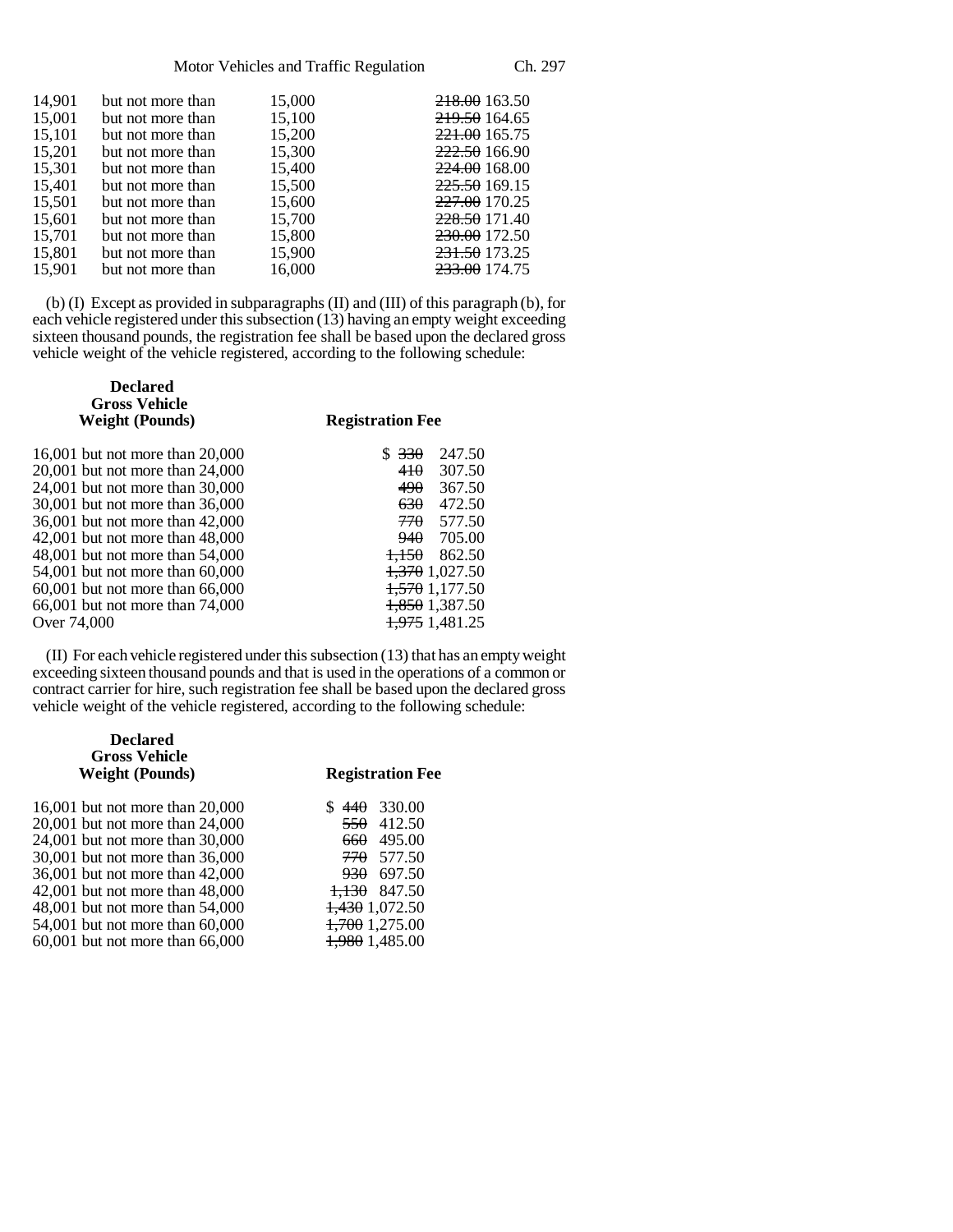| 66,001 but not more than 74,000 | 2,260 1,695.00 |
|---------------------------------|----------------|
| Over 74,000                     | 2,350 1,762.50 |

(III) (A) For each vehicle registered under this subsection (13) that has an empty weight exceeding sixteen thousand pounds and that is operated less than ten thousand miles in all jurisdictions during each year, such registration fee shall be based upon the declared gross vehicle weight of the vehicle registered, according to the following schedule:

| <b>Declared</b><br><b>Gross Vehicle</b> |                         |
|-----------------------------------------|-------------------------|
| <b>Weight (Pounds)</b>                  | <b>Registration Fee</b> |
| 16,001 but not more than 20,000         | \$ 330 247.50           |
| 20,001 but not more than 24,000         | 360 270.00              |
| 24.001 but not more than 30.000         | 380 285.00              |
| 30.001 but not more than 36.000         | <del>440</del> 330.00   |
| 36.001 but not more than 42.000         | <del>500</del> 375.00   |
| 42,001 but not more than 48,000         | <del>580</del> 435.00   |
| 48,001 but not more than 54,000         | 600 450.00              |
| 54,001 but not more than 60,000         | 640 480.00              |
| 60,001 but not more than 66,000         | <del>660</del> 495.00   |
| 66,001 but not more than 74,000         | 690 517.50              |
| Over 74,000                             | <del>710</del> 532.50   |
|                                         |                         |

(d) For each vehicle registered under this subsection (13) which is exempt from the registration fees assessed by the provisions of paragraph (b) of this subsection (13) under the provisions of paragraph (d), (f), (g), or (h) of subsection (18) of this section and which weighs more than sixteen thousand pounds, the registration fee shall be two hundred thirty-three ONE HUNDRED SEVENTY-FIVE dollars plus one dollar and fifty FIFTEEN cents for each one hundred pounds, or fraction thereof, in excess of sixteen thousand pounds.

(14) In lieu of the payment of registration fees specified in subsections (6) and (13) of this section, the owner of a truck, truck tractor, trailer, or semitrailer operating in interstate commerce may apply to the department for a special unladen weight registration. Such registration shall be valid for a period of thirty days from issuance and shall give authority to operate the vehicle only when empty. The fee for registration of a truck or truck tractor shall be five dollars THREE DOLLARS AND SEVENTY-FIVE CENTS. The fee for registration of a trailer or semitrailer shall be three dollars TWO DOLLARS AND TWENTY-FIVE CENTS. The moneys from such fees shall be transmitted to the state treasurer, who shall credit the same to the highway users tax fund.

(15) In lieu of the payment of registration fees specified in subsections (6) and (13) of this section, the owner of a truck or truck tractor operating in interstate commerce shall apply to the department for a special laden weight registration. Such registration shall be valid for seventy-two hours after issuance and shall give authority to operate the vehicle when loaded. The moneys collected by the department from such fees shall be transmitted to the state treasurer, who shall credit the same to the highway users tax fund. The fee for such special registration of a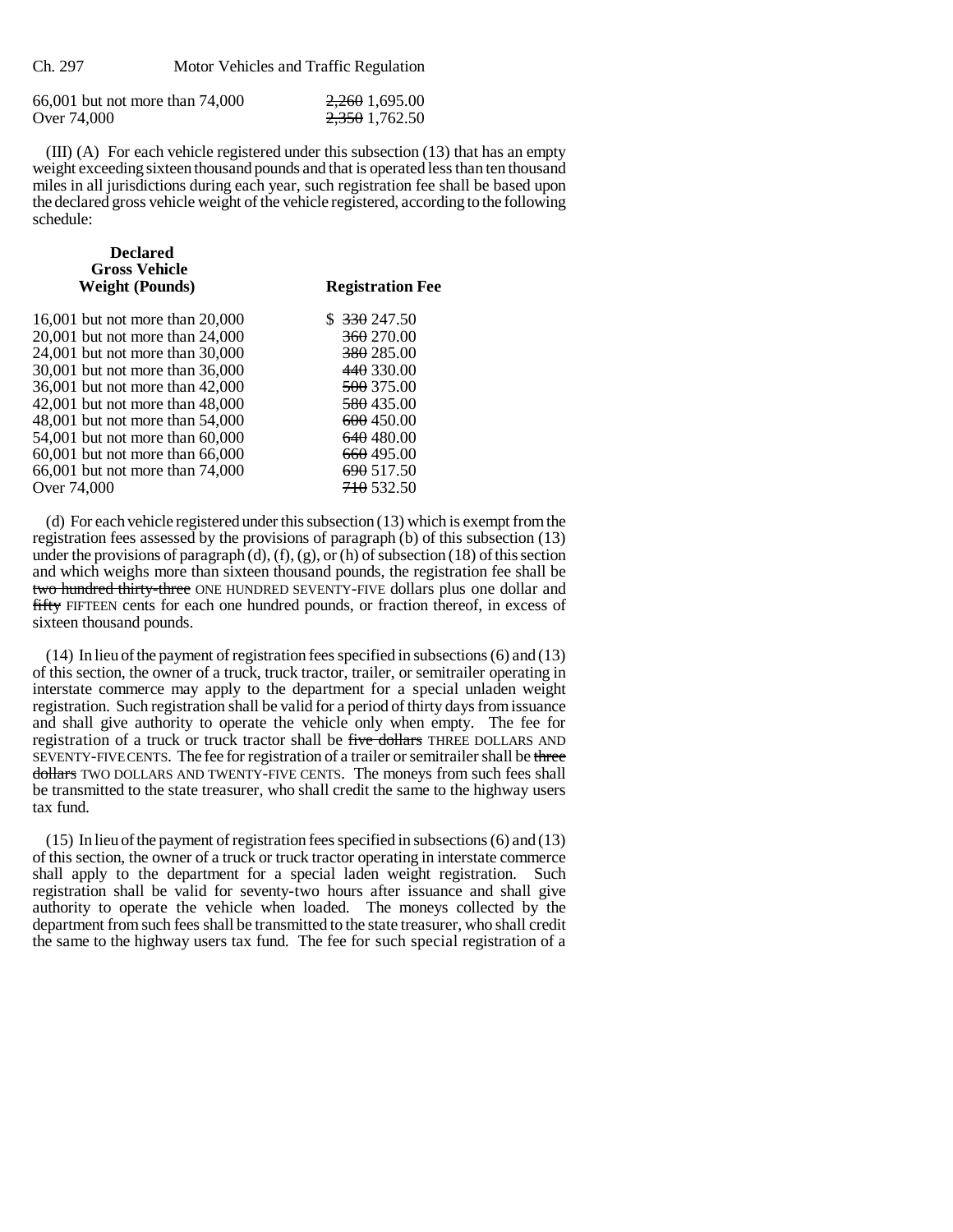truck or a truck tractor shall be based on the actual gross vehicle weight of the vehicle and its cargo, computed to the nearest pound, according to the following schedule:

| <b>Declared</b><br><b>Gross Vehicle</b><br><b>Weight (Pounds)</b> | <b>Registration Fee</b> |
|-------------------------------------------------------------------|-------------------------|
| 10,001 but not more than 30,000                                   | \$6045                  |
| 30,001 but not more than 60,000                                   | 70.53                   |
| Over 60,000                                                       | 80 60                   |

(17) (b) A temporary commercial registration permit issued pursuant to the provisions of this subsection (17) shall be valid for a period not to exceed sixty days. A maximum of two such temporary commercial registration permits may be issued for any motor vehicle in any twelve-month period. The fee for issuance of a temporary commercial registration permit for a motor vehicle shall be based upon the configuration and number of axles of such motor vehicle according to the following schedule:

| <b>Configuration</b>                   | <b>Registration permit</b> |
|----------------------------------------|----------------------------|
| Single unit (two axles)                | $$80.00\ 60.00$            |
| Single unit (three or more axles)      | $+20.00$ 90.00             |
| Combination unit (any number of axles) | 200.00 150.00              |

(19) Any truck, truck tractor, trailer, or semitrailer, or any combination thereof, operating over the public highways of this state and rendering service pursuant to a temporary certificate of public convenience and necessity issued by the public utilities commission shall pay for the issuance of such temporary certificate, and for any renewal thereof, a fee of ten SEVEN dollars AND FIFTY CENTS.

(21) (b) Any passenger bus operating over the public highways of this state and rendering service pursuant to a temporary certificate of public convenience and necessity issued by the public utilities commission shall pay for the issuance of such temporary certificate, and for any renewal thereof, a fee of ten SEVEN dollars AND FIFTY CENTS, which fee shall be in lieu of the tax assessed by the provisions of this subsection  $(21)$ .

(c) The owner or operator of any passenger bus, which is registered in another state and which owner or operator desires to make an occasional trip into this state, need not obtain a permit from the public utilities commission as provided in sections 40-10-104 and 40-11-103, C.R.S., but may instead apply to the department for the issuance of a trip permit and shall pay to the department for the issuance of such trip permit a fee of twenty-five dollars EIGHTEEN DOLLARS AND SEVENTY-FIVE CENTS or the amount of passenger-mile tax becoming due and payable under the provisions of paragraph (a) of this subsection (21) by reason of such trip, whichever amount is greater.

(22) (a) (III) In lieu of registration under the provisions of subparagraph (I) or subparagraph (II) of this paragraph (a), the owner or operator of any mobile machinery and self-propelled construction equipment which such owner or operator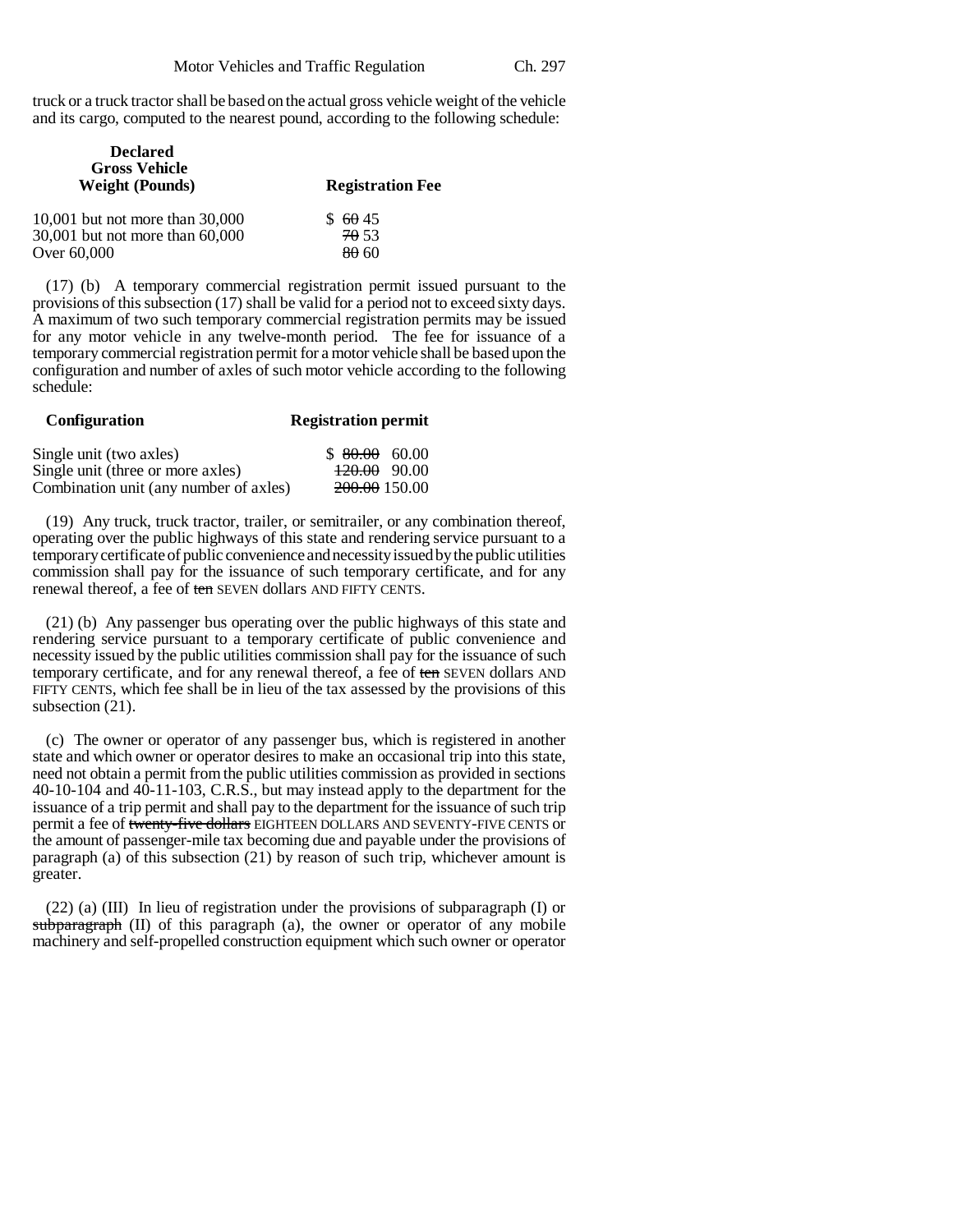desires to operate over the public highways of this state may elect to pay an annual fee to the department computed at the rate of two dollars and fifty ONE DOLLAR AND NINETY cents per ton of vehicle weight OR TWO DOLLARS AND TWENTY-FIVE CENTS, WHICHEVER IS GREATER, for operation not to exceed a distance of two thousand five hundred miles in any registration period.

(IV) In lieu of registration under the provisions of subparagraph (I) or (II) of this paragraph (a), any public utility, as defined by section 40-1-103, C.R.S., owning or operating a utility truck having an empty weight in excess of ten thousand pounds which it desires to operate over the public highways of this state may elect to pay an annual registration fee for such a vehicle to the department computed at the rate of ten SEVEN dollars AND FIFTY CENTS per ton of vehicle weight.

(25) The annual registration fee for a noncommercial or recreational vehicle, except a motor home, operated on the public highways of this state with an empty weight of four thousand five hundred pounds or less shall be computed according to the schedule provided in subsection (13) of this section, and, for a noncommercial or recreational vehicle exceeding four thousand five hundred pounds, the fee shall be twenty-four dollars and fifty EIGHTEEN DOLLARS AND FORTY cents plus sixty FORTY-FIVE cents for each one hundred pounds in excess of four thousand five hundred pounds.

(31) (a) ON OR BEFORE THE LAST DAY OF FEBRUARY, 2001, AND ON OR BEFORE THE LAST DAY OF EACH MONTH THEREAFTER, THE EXECUTIVE DIRECTOR OF THE DEPARTMENT SHALL SUBMIT A WRITTEN REPORT TO THE STATE CONTROLLER CONTAINING THE AMOUNT BY WHICH REGISTRATION FEES COLLECTED PURSUANT TO THIS SECTION DURING THE IMMEDIATELY PRECEDING MONTH WERE OR WOULD HAVE BEEN REDUCED BY THE APPLICATION OF THE FEE REDUCTIONS ENACTED BY HOUSE BILL 00-1227, ENACTED AT THE SECOND REGULAR SESSION OF THE SIXTY-SECOND GENERAL ASSEMBLY.

(b) FOR PURPOSES OF THE MONTHLY REPORTS REQUIRED BY PARAGRAPH (a) OF THIS SUBSECTION (31) AND FOR CONSULTATION WITH THE STATE CONTROLLER PURSUANT TO SECTION 24-75-216 (2), C.R.S., THE EXECUTIVE DIRECTOR OF THE DEPARTMENT SHALL COMPARE THE AMOUNT OF REGISTRATION FEES COLLECTED DURING EACH MONTH OF FISCAL YEAR 2000-01 WITH THE AMOUNT OF SUCH FEES COLLECTED DURING THE SAME MONTH OF FISCAL YEAR 2001-02 AND, USING THE TOTAL NUMBER OF VEHICLES BY WEIGHT AND CLASS, DETERMINED EACH MONTH, SHALL CALCULATE, AS NEARLY AS IS PRACTICABLE USING SUCH DATA, THE NET REDUCTION IN REGISTRATION FEES RESULTING FROM THE APPLICATION OF THE FEE REDUCTIONS ENACTED BY HOUSE BILL 00-1227, ENACTED AT THE SECOND REGULAR SESSION OF THE SIXTY-SECOND GENERAL ASSEMBLY.

**SECTION 2.** 39-26-123 (2) (a) (I), Colorado Revised Statutes, is amended BY THE ADDITION OF A NEW SUB-SUBPARAGRAPH to read:

**39-26-123. Receipts - disposition.** (2) (a) (I) (A.5) NOTWITHSTANDING SUB-SUBPARAGRAPH (A) OF THIS SUBPARAGRAPH (I), COMMENCING WITH STATE FISCAL YEAR 2000-2001, THE AMOUNT OF THE NET REVENUE ALLOCATED TO THE HIGHWAY USERS TAX FUND SHALL BE INCREASED AND THE AMOUNT ALLOCATED TO THE GENERAL FUND SHALL BE DECREASED IN ACCORDANCE WITH SECTION 24-75-216,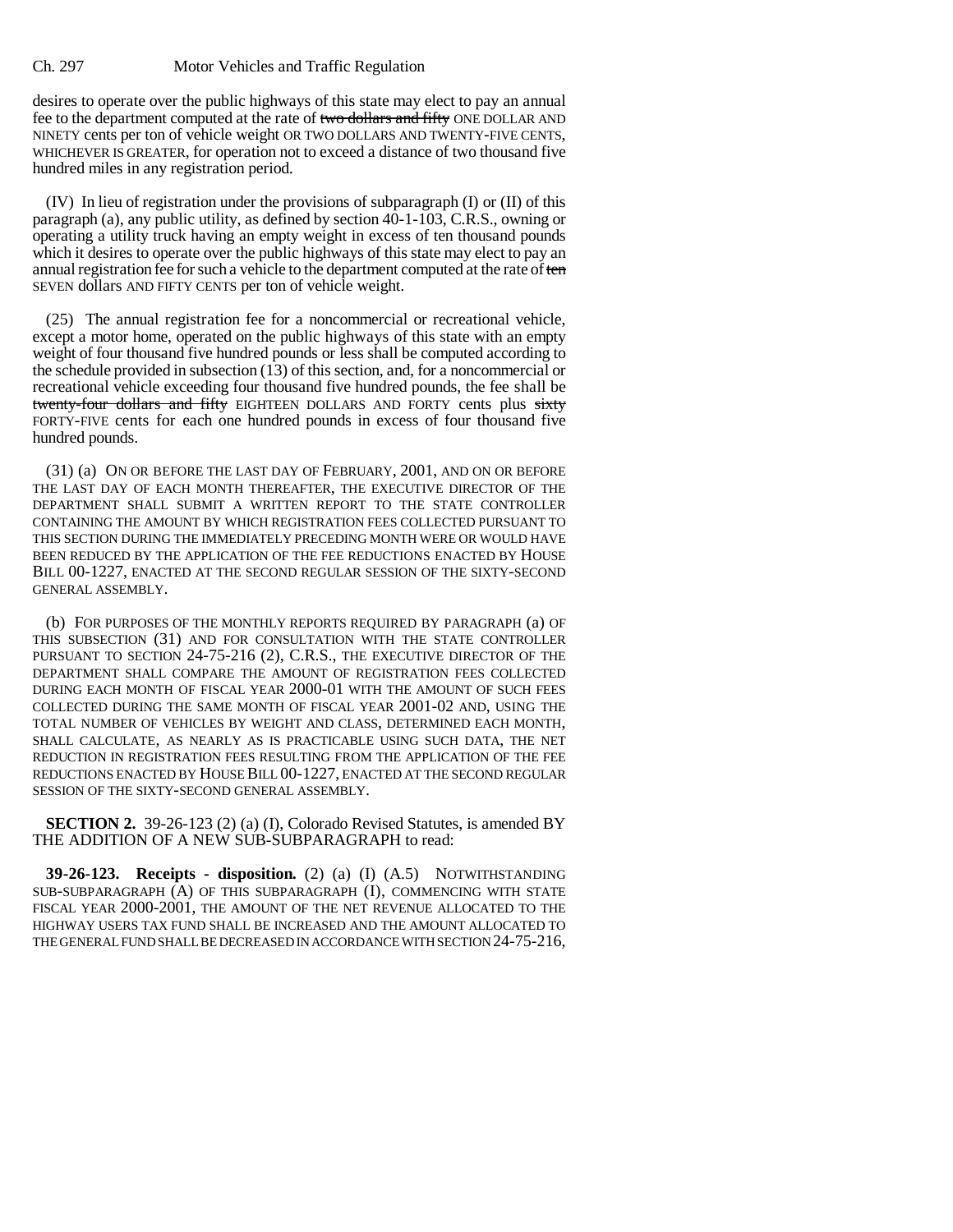C.R.S., IN ORDER TO OFFSET LOWER MOTOR VEHICLE REGISTRATION FEES PURSUANT TO THE APPLICATION OF THE FEE REDUCTIONS ENACTED BY HOUSE BILL 00-1227, ENACTED AT THE SECOND REGULAR SESSION OF THE SIXTY-SECOND GENERAL ASSEMBLY.

**SECTION 3.** Part 2 of article 75 of title 24, Colorado Revised Statutes, is amended BY THE ADDITION OF A NEW SECTION to read:

**24-75-216. Transfers to highway users tax fund.** (1) (a) THIS SECTION SHALL APPLY TO ANY STATE FISCAL YEAR FOR WHICH THE STATE CONTROLLER CERTIFIES TO THE EXECUTIVE DIRECTOR OF THE DEPARTMENT OF REVENUE PURSUANT TO SUBSECTION (2) OF THIS SECTION THAT THERE WILL BE SUFFICIENT EXCESS STATE REVENUES.

(b) FOR EACH MONTH, COMMENCING IN MARCH, 2001, THE STATE CONTROLLER SHALL ADJUST THE ALLOCATION OF MONEYS BETWEEN THE HIGHWAY USERS TAX FUND AND THE GENERAL FUND REQUIRED BY SECTION  $39-26-123(2)(a)$  (I) (A), C.R.S., SO THAT THE ALLOCATIONS TO THE HIGHWAY USERS TAX FUND ARE INCREASED, AND THE ALLOCATIONS TO THE GENERAL FUND CORRESPONDINGLY DECREASED, IN AN AMOUNT EQUAL TO THE REDUCTION IN RECEIPTS FROM VEHICLE REGISTRATION FEES AS REPORTED BY THE EXECUTIVE DIRECTOR OF THE DEPARTMENT OF REVENUE PURSUANT TO SECTION 42-3-134 (31), C.R.S., DURING THE IMMEDIATELY PRECEDING MONTH. AS SOON AS POSSIBLE AFTER RECEIVING THE REPORT OF THE AMOUNT OF REGISTRATION FEES NOT COLLECTED DUE TO SAID FEE REDUCTIONS, THE STATE CONTROLLER SHALL ADJUST THE ALLOCATION FOR THE PREVIOUS MONTH TO REFLECT SUCH AMOUNT. SUCH ADJUSTMENT SHALL BE BASED UPON THE WRITTEN REPORTS FROM THE EXECUTIVE DIRECTOR OF THE DEPARTMENT OF REVENUE SUBMITTED PURSUANT TO SECTION 42-3-134 (31), C.R.S.

(2) (a) ON OR BEFORE SEPTEMBER 1, 2001, AND ON OR BEFORE EACH SEPTEMBER 1 THEREAFTER, THE STATE CONTROLLER, AFTER CONSULTATION WITH THE DEPARTMENT OF REVENUE, SHALL CERTIFY TO THE EXECUTIVE DIRECTOR OF THE DEPARTMENT OF REVENUE WHETHER THE CONTROLLER ESTIMATES THAT, WITHOUT A REDUCTION IN VEHICLE REGISTRATION FEES PURSUANT TO HOUSE BILL 00-1227, ENACTED AT THE SECOND REGULAR SESSION OF THE SIXTY-SECOND GENERAL ASSEMBLY, THERE WILL BE AN EXCESS OF STATE REVENUE IN THAT STATE FISCAL YEAR THAT WILL BE REQUIRED TO BE REFUNDED PURSUANT TO SECTION 20 OF ARTICLE X OF THE STATE CONSTITUTION THAT IS IN AN AMOUNT EQUAL TO OR GREATER THAN THREE HUNDRED THIRTY MILLION DOLLARS, AS ADJUSTED PURSUANT TO PARAGRAPH (b) OF THIS SUBSECTION (2).

(b) (I) NO LATER THAN OCTOBER 1 OF ANY GIVEN CALENDAR YEAR COMMENCING ON OR AFTER JANUARY 1, 2001, THE EXECUTIVE DIRECTOR OF THE DEPARTMENT OF REVENUE SHALL ANNUALLY ADJUST THE DOLLAR AMOUNT SPECIFIED IN PARAGRAPH (a) OF THIS SUBSECTION (2) TO REFLECT THE RATE OF GROWTH OF COLORADO PERSONAL INCOME FOR THE CALENDAR YEAR IMMEDIATELY PRECEDING THE CALENDAR YEAR IN WHICH SUCH ADJUSTMENT IS MADE. FOR PURPOSES OF THIS SUBPARAGRAPH (I), "THE RATE OF GROWTH OF COLORADO PERSONAL INCOME" MEANS THE PERCENTAGE CHANGE BETWEEN THE MOST RECENT PUBLISHED ANNUAL ESTIMATE OF TOTAL PERSONAL INCOME FOR COLORADO, AS DEFINED AND OFFICIALLY REPORTED BY THE BUREAU OF ECONOMIC ANALYSIS IN THE UNITED STATES DEPARTMENT OF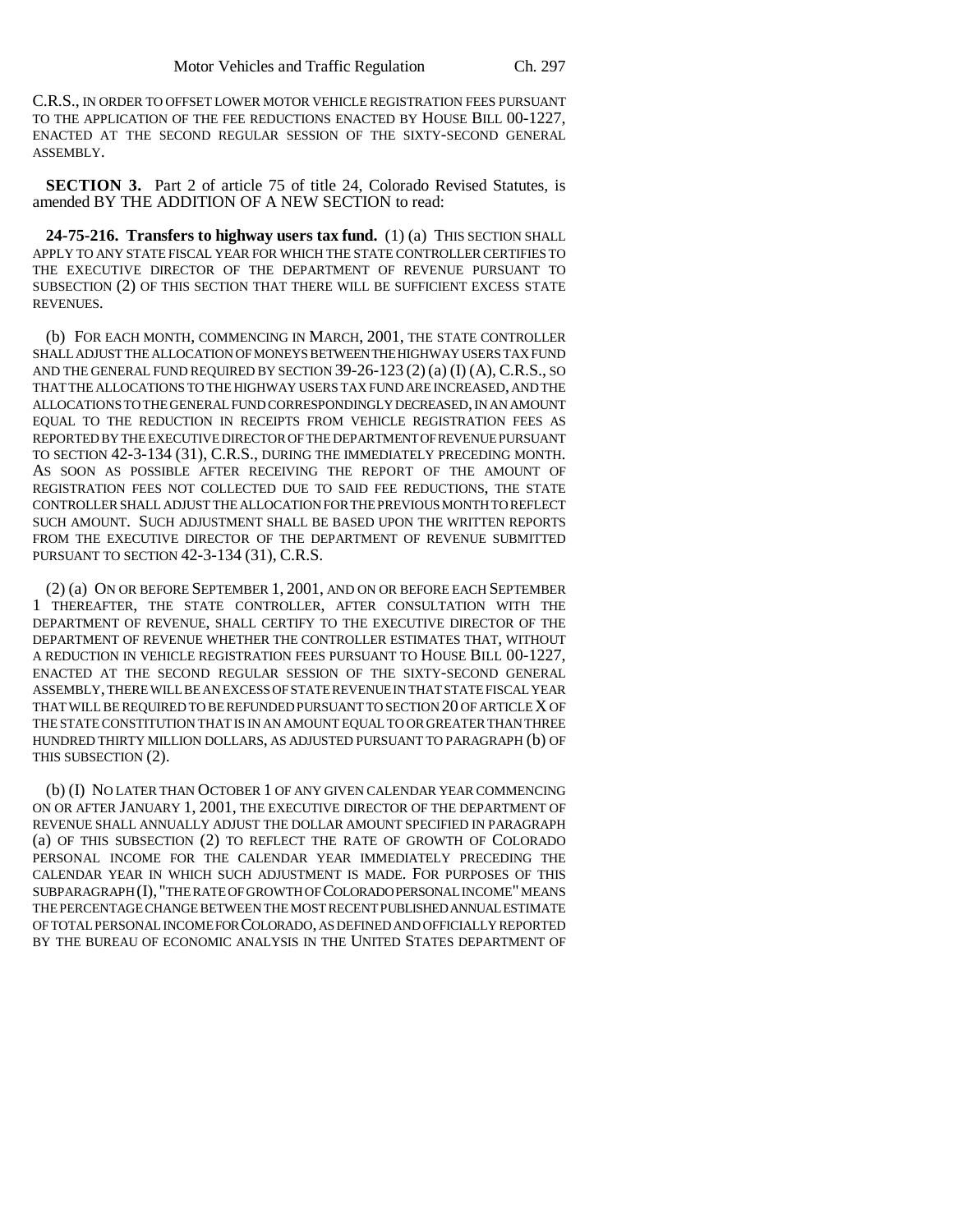COMMERCE FOR THE CALENDAR YEAR IMMEDIATELY PRECEDING THE CALENDAR YEAR IN WHICH THE ADJUSTMENT IS MADE AND THE MOST RECENT PUBLISHED ANNUAL ESTIMATE OF TOTAL PERSONAL INCOME FOR COLORADO, AS DEFINED AND OFFICIALLY REPORTED BY THE BUREAU OF ECONOMIC ANALYSIS IN THE UNITED STATES DEPARTMENT OF COMMERCE FOR THE CALENDAR YEAR PRIOR TO THE CALENDAR YEAR IMMEDIATELY PRECEDING THE CALENDAR YEAR IN WHICH THE ADJUSTMENT IS MADE.

(II) UPON CALCULATING THE ADJUSTMENT OF SAID DOLLAR AMOUNT IN ACCORDANCE WITH SUBPARAGRAPH (I) OF THIS PARAGRAPH (b), THE EXECUTIVE DIRECTOR SHALL NOTIFY IN WRITING THE EXECUTIVE COMMITTEE OF THE LEGISLATIVE COUNCIL CREATED PURSUANT TO SECTION 2-3-301 (1), C.R.S., OF THE ADJUSTED DOLLAR AMOUNT AND THE BASIS FOR THE ADJUSTMENT. SUCH WRITTEN NOTIFICATION SHALL BE GIVEN WITHIN FIVE WORKING DAYS AFTER SUCH CALCULATION IS COMPLETED, BUT SUCH WRITTEN NOTIFICATION SHALL BE GIVEN NO LATER THAN OCTOBER 1 OF THE CALENDAR YEAR.

(III) IT IS THE FUNCTION OF THE EXECUTIVE COMMITTEE OF THE LEGISLATIVE COUNCIL TO REVIEW AND APPROVE OR DISAPPROVE SUCH ADJUSTMENT OF SAID DOLLAR AMOUNT WITHIN TWENTY DAYS AFTER RECEIPT OF SUCH WRITTEN NOTIFICATION FROM THE EXECUTIVE DIRECTOR. ANY ADJUSTMENT THAT IS NOT APPROVED OR DISAPPROVED BY THE EXECUTIVE COMMITTEE WITHIN SAID TWENTY DAYS SHALL BE AUTOMATICALLY APPROVED; EXCEPT THAT, IF WITHIN SAID TWENTY DAYS THE EXECUTIVE COMMITTEE SCHEDULES A HEARING ON SUCH ADJUSTMENT, SUCH AUTOMATIC APPROVAL SHALL NOT OCCUR UNLESS THE EXECUTIVE COMMITTEE DOES NOT APPROVE OR DISAPPROVE SUCH ADJUSTMENT AFTER THE CONCLUSION OF SUCH HEARING. ANY HEARING CONDUCTED BY THE EXECUTIVE COMMITTEE PURSUANT TO THIS SUBPARAGRAPH (III) SHALL BE CONCLUDED NO LATER THAN TWENTY-FIVE DAYS AFTER RECEIPT OF SUCH WRITTEN NOTIFICATION FROM THE EXECUTIVE DIRECTOR.

(IV) (A) IF THE EXECUTIVE COMMITTEE OF THE LEGISLATIVE COUNCIL DISAPPROVES ANY ADJUSTMENT OF SAID DOLLAR AMOUNT CALCULATED BY THE EXECUTIVE DIRECTOR PURSUANT TO THIS PARAGRAPH (b), THE EXECUTIVE COMMITTEE SHALL SPECIFY SUCH ADJUSTED DOLLAR AMOUNT TO BE UTILIZED BY THE EXECUTIVE DIRECTOR. ANY ADJUSTED DOLLAR AMOUNT SPECIFIED BY THE EXECUTIVE COMMITTEE PURSUANT TO THIS SUB-SUBPARAGRAPH (A) SHALL BE CALCULATED IN ACCORDANCE WITH THE PROVISIONS OF THIS PARAGRAPH (b).

(B) FOR THE PURPOSE OF DETERMINING WHETHER THE REDUCTION IN VEHICLE REGISTRATION FEES PURSUANT TO HOUSE BILL 00-1227, ENACTED AT THE SECOND REGULAR SESSION OF THE SIXTY-SECOND GENERAL ASSEMBLY, IS TO BE IMPLEMENTED FOR ANY GIVEN FISCAL YEAR, THE EXECUTIVE DIRECTOR SHALL NOT UTILIZE ANY ADJUSTED DOLLAR AMOUNT THAT HAS NOT BEEN APPROVED PURSUANT TO SUBPARAGRAPH (III) OF THIS PARAGRAPH (b) OR OTHERWISE SPECIFIED PURSUANT TO SUB-SUBPARAGRAPH (A) OF THIS SUBPARAGRAPH (IV).

(V) IF ONE OR MORE BALLOT QUESTIONS ARE SUBMITTED TO THE VOTERS AT A STATEWIDE ELECTION TO BE HELD IN NOVEMBER OF ANY CALENDAR YEAR COMMENCING ON OR AFTER JANUARY 1, 2001, THAT SEEK AUTHORIZATION FOR THE STATE TO RETAIN AND SPEND ALL OR ANY PORTION OF THE AMOUNT OF EXCESS STATE REVENUES FOR THE STATE FISCAL YEAR ENDING DURING SAID CALENDAR YEAR, THE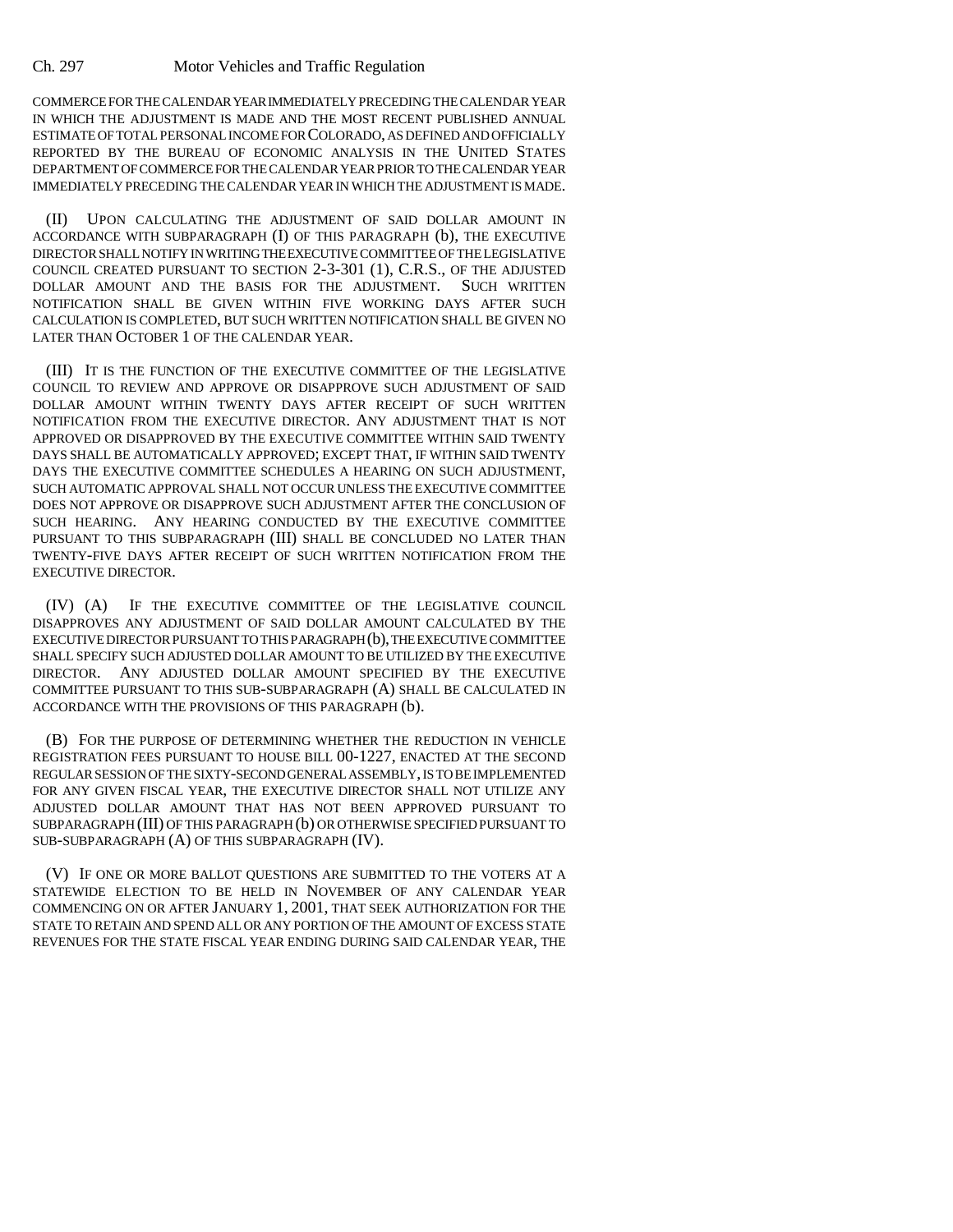EXECUTIVE DIRECTOR SHALL NOT DETERMINE WHETHER THE REDUCTION IN VEHICLE REGISTRATION FEES PURSUANT TO HOUSE BILL 00-1227, ENACTED AT THE SECOND REGULAR SESSION OF THE SIXTY-SECOND GENERAL ASSEMBLY, SHALL BE IMPLEMENTED AND SHALL NOT PROMULGATE RULES CONTAINING SAID REDUCTIONS UNTIL THE IMPACT OF THE RESULTS OF SAID ELECTION ON THE AMOUNT OF THE EXCESS STATE REVENUES TO BE REFUNDED IS ASCERTAINED.

(3) THE GENERAL ASSEMBLY HEREBY FINDS AND DECLARES THAT THE TEMPORARY STATE MOTOR VEHICLE REGISTRATION FEE REDUCTION AUTHORIZED BY HOUSE BILL 00-1227, ENACTED AT THE SECOND REGULAR SESSION OF THE SIXTY-SECOND GENERAL ASSEMBLY, IS A REASONABLE METHOD OF REFUNDING A PORTION OF THE EXCESS STATE REVENUES REQUIRED TO BE REFUNDED IN ACCORDANCE WITH SECTION 20 (7) (a) OF ARTICLE X OF THE STATE CONSTITUTION.

**SECTION 4.** 43-4-205 (6.5) (a), Colorado Revised Statutes, is amended, and the said 43-4-205 (6.5) is further amended BY THE ADDITION OF A NEW PARAGRAPH, to read:

**43-4-205. Allocation of fund.** (6.5) (a) EXCEPT AS PROVIDED IN PARAGRAPH (d) OF THIS SUBSECTION (6.5), the revenues credited to the highway users tax fund pursuant to section 39-26-123 (2), C.R.S., shall be paid to the state highway fund for allocation to the department of transportation and shall be expended as provided in section 43-4-206  $(2)$ .

(d) REVENUE DIRECTED TO THE HIGHWAY USERS TAX FUND BY THE STATE TREASURER PURSUANT TO SECTION 24-75-216, C.R.S., SHALL BE ALLOCATED AS FOLLOWS:

(I) SIXTY-FIVE PERCENT OF SUCH REVENUE SHALL BE PAID TO THE STATE HIGHWAY FUND AND SHALL BE EXPENDED AS PROVIDED IN SECTION 43-4-206;

(II) TWENTY-SIX PERCENT OF SUCH REVENUE SHALL BE PAID TO THE COUNTY TREASURERS OF THE RESPECTIVE COUNTIES, SUBJECT TO ANNUAL APPROPRIATION BY THE GENERAL ASSEMBLY, AND SHALL BE ALLOCATED AND EXPENDED AS PROVIDED IN SECTION 43-4-207; AND

(III) NINE PERCENT OF SUCH REVENUE SHALL BE PAID TO THE CITIES AND INCORPORATED TOWNS, SUBJECT TO ANNUAL APPROPRIATION BY THE GENERAL ASSEMBLY, AND SHALL BE ALLOCATED AND EXPENDED AS PROVIDED IN SECTION 43-4-208 (2) AND (6).

**SECTION 5. Appropriation - adjustment in 2000 long bill.** (1) In addition to any other appropriation, there is hereby appropriated, to the department of revenue, for the fiscal year beginning July 1, 2000, the sum of sixty thousand five hundred ninety-seven dollars (\$60,597), or so much thereof as may be necessary, for the implementation of this act. Of said sum, five hundred thirty-seven dollars (\$537) shall be from the general fund, and sixty thousand sixty dollars (\$60,060) shall be from the distributive data processing cash fund.

(2) For the implementation of this act, appropriations made in the annual general appropriations act for the fiscal year beginning July 1, 2000, shall be adjusted as